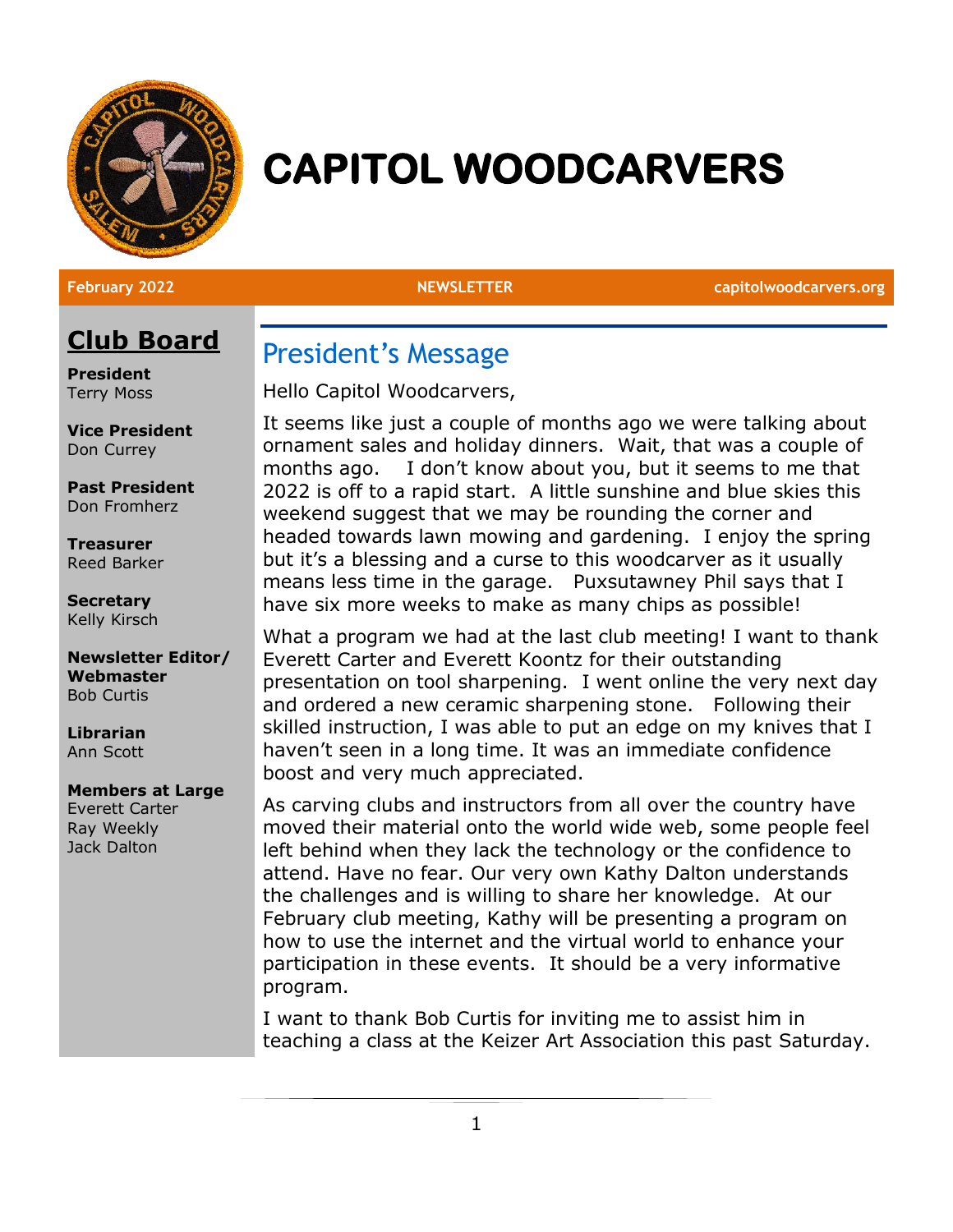We helped ten brand new woodcarvers as they learned to carve a valentine heart. It was a real treat to watch their nervousness turn to excitement and curiosity. I saw myself in this exact same spot just a short time ago. Knowing how this can go, I expect to see some of the students at a future club meeting and classes. We are going to do this again next month with a group of young men and I can't wait. It will be fun!

Your Board of Directors and a few volunteers recently met to discuss the 2022 show. While the show will remain in its virtual format this year, there are a number of things to get excited about. The show will begin on May  $1<sup>st</sup>$  and feature an auction. I am also very pleased to report that Donna Miller has been selected as our featured carver for 2022. This is an honor so well deserved. Congratulations Donna! Continue to watch upcoming editions of the newsletter and the club website for details on how you can participate in the show. So, keep making chips, burning that wood and be ready to show off your stuff.

Credit is given to Albert Einstein for the quote, "Imagination is more important than knowledge." I have no way to know if he really said it, but I think the statement is certainly true. The thoughtful creativity expressed by the members of this club continues to inspire me. I look forward our conversations about the project on your bench or the ideas in your head. And I certainly look forward to seeing those ideas come to life at the next show and tell.

Until then, don't let your tools get dusty, Terry Moss, Club President

#### **Annual Show** Annual Show

#### **Bad news!**

We have been informed by Center50+ that due to COVID restrictions they can not host our annual Woodcarving Show this April. The Club Board has been researching other venues, but the cost is prohibitive.

#### **Good news!**

We will host a virtual show with images, awards, silent auction, featured carver, online demos, and whenever possible, live Show and Tell and Programs. Some of these events will occur concurrently with Club Meetings, social gatherings, and other events.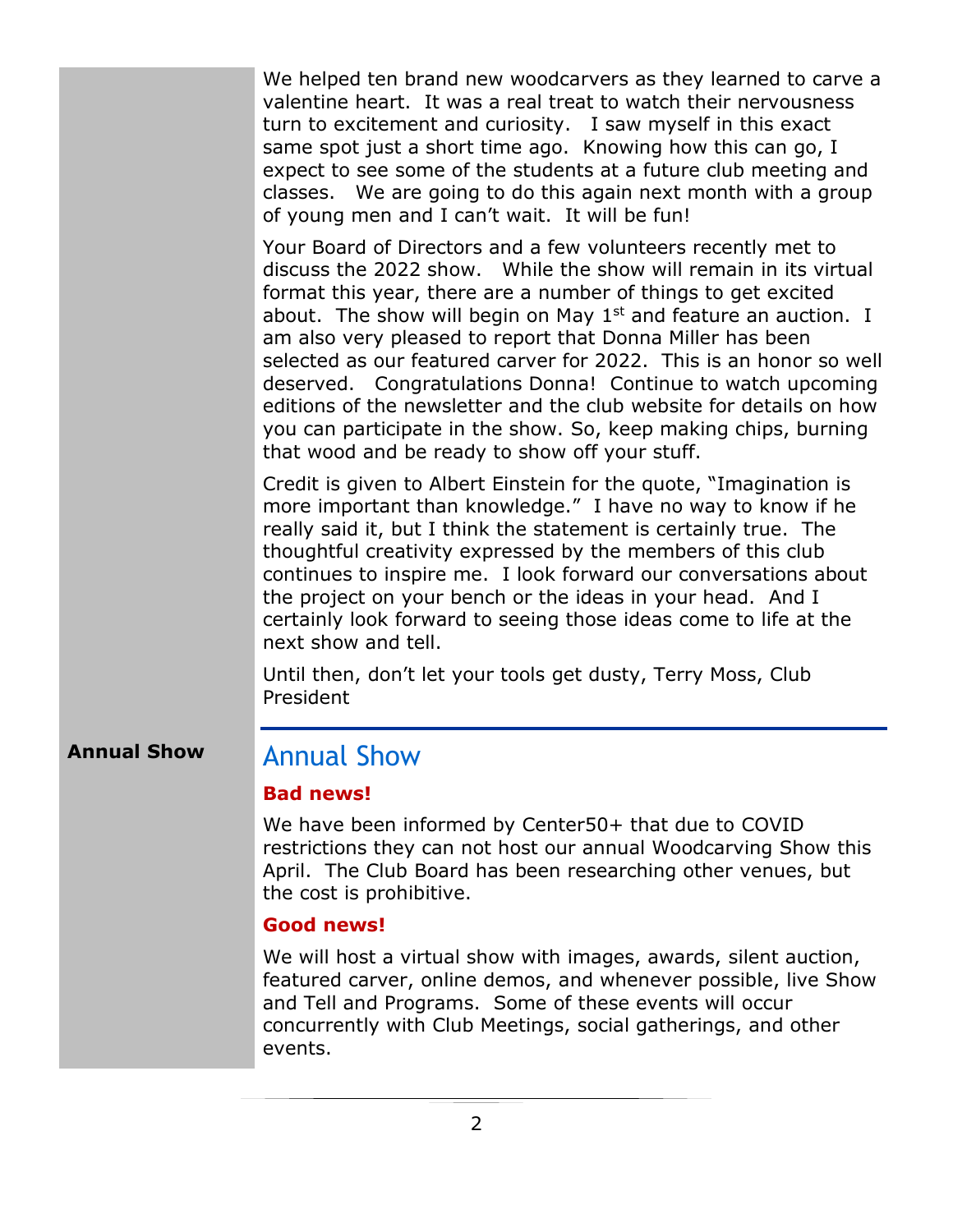### **Virtual Show**

### Virtual Show



Our Virtual Show last year was a great success with hundreds of online visitors. This year we plan on repeating and adding to that success by:

- Increasing the number of participants
- Allowing more images per participant
- Increasing the number of auction items
- Scheduling online teaching/learning/sharing sessions
- Recognizing the work of our members

We know that a live show would be preferable, but let's rally to make this a success. The potential for reaching many more visitors is great and not limited to the Salem geographic area.

Further details will be announced at the February 22 Club Meeting and online on the Club website [\(https://capitolwoodcarvers.org\)](https://capitolwoodcarvers.org/)

#### **2022 Live Carving Events**

## 2022 In-Person Events Still Scheduled

- Annual Bush's Park Picnic (August)
- State Fair (August/September)
- Oregon Woodcarvers Rendezvous (September)
- Keizer Art Association Show (October)
- Annual Christmas Ornament Sale (November)
- Carving Classes (Ongoing)
- Carving Sessions (Ongoing)

Details of each event will be posted.

**Feb Meeting**

### February Club Meeting

February 22, 7:00PM. Learn to use technology by Kathie Dalton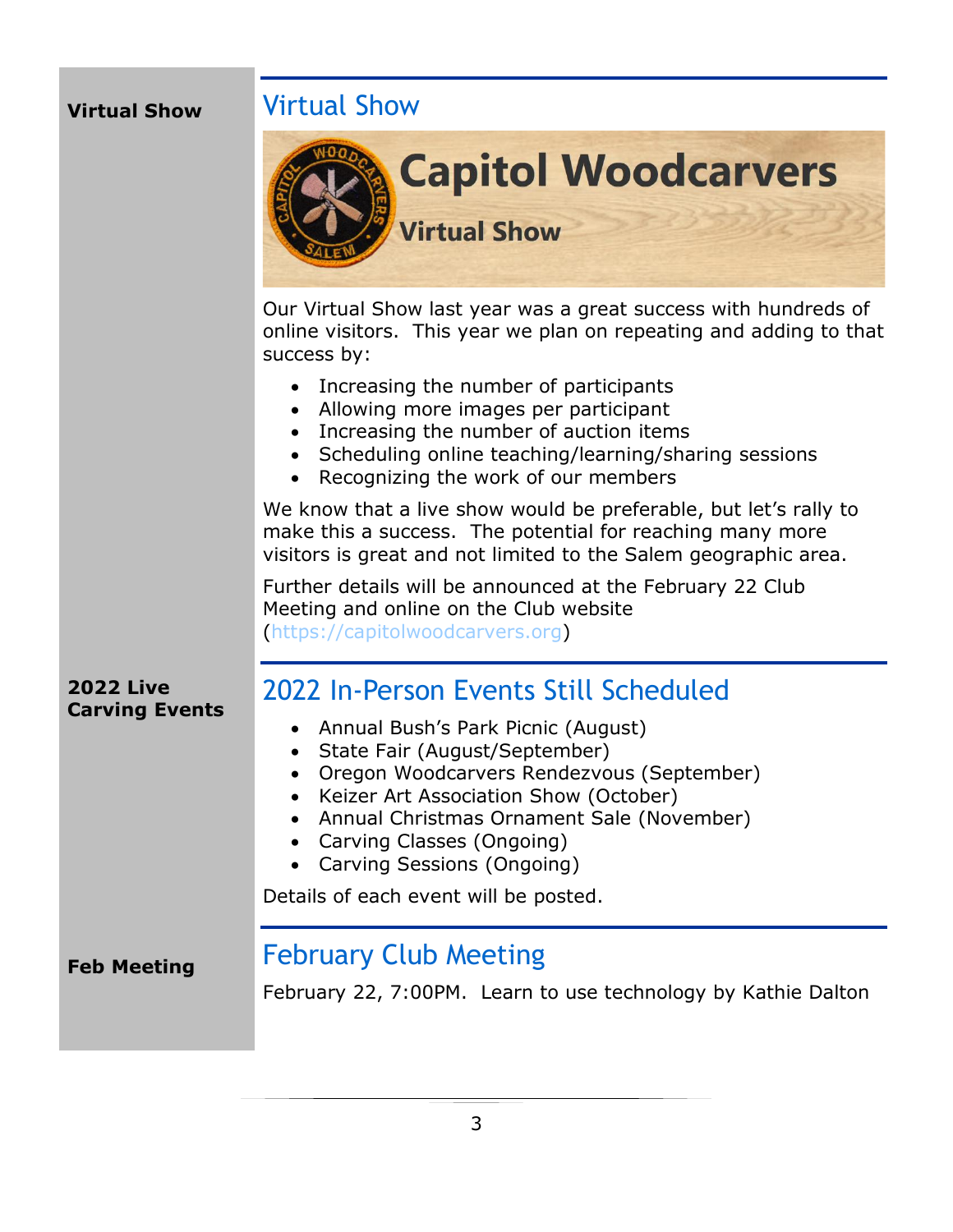#### **New Class**

### **New Class Announcement**

### **Pyrography Class** Saturdays April 9, 16, 23, 30

**Instructor - Donna Miller** \$50 + \$5 Lab Fee for a total of \$55

Materials provided for use during class:



- Wood burning kit  $\bullet$
- Wood  $\bullet$
- Pattern
- Graphite paper  $\bullet$
- Tape
- Tip cleaner  $\bullet$
- Sample design  $\bullet$

Materials suggested to bring to class:

- Small desk fan  $\bullet$
- Red pen
- Pencil  $\bullet$
- White eraser  $\bullet$
- Watercolor pencils (optional)  $\bullet$
- Small watercolor brush (optional)  $\bullet$

### **Class Outline**

- Brief history of pyrography
- Safety do's & don'ts
- Materials that can be used to wood burn
- Preparation of material to be burned

#### Please register for this live class at:

https://keizerarts.com/classes.php

- Open Wood burning kits
- Short project animal eyes (1<sup>st</sup> class, April 9th)
- Main project hedgehog  $(2-4^{\text{th}} \text{ class})$
- Sealing finished project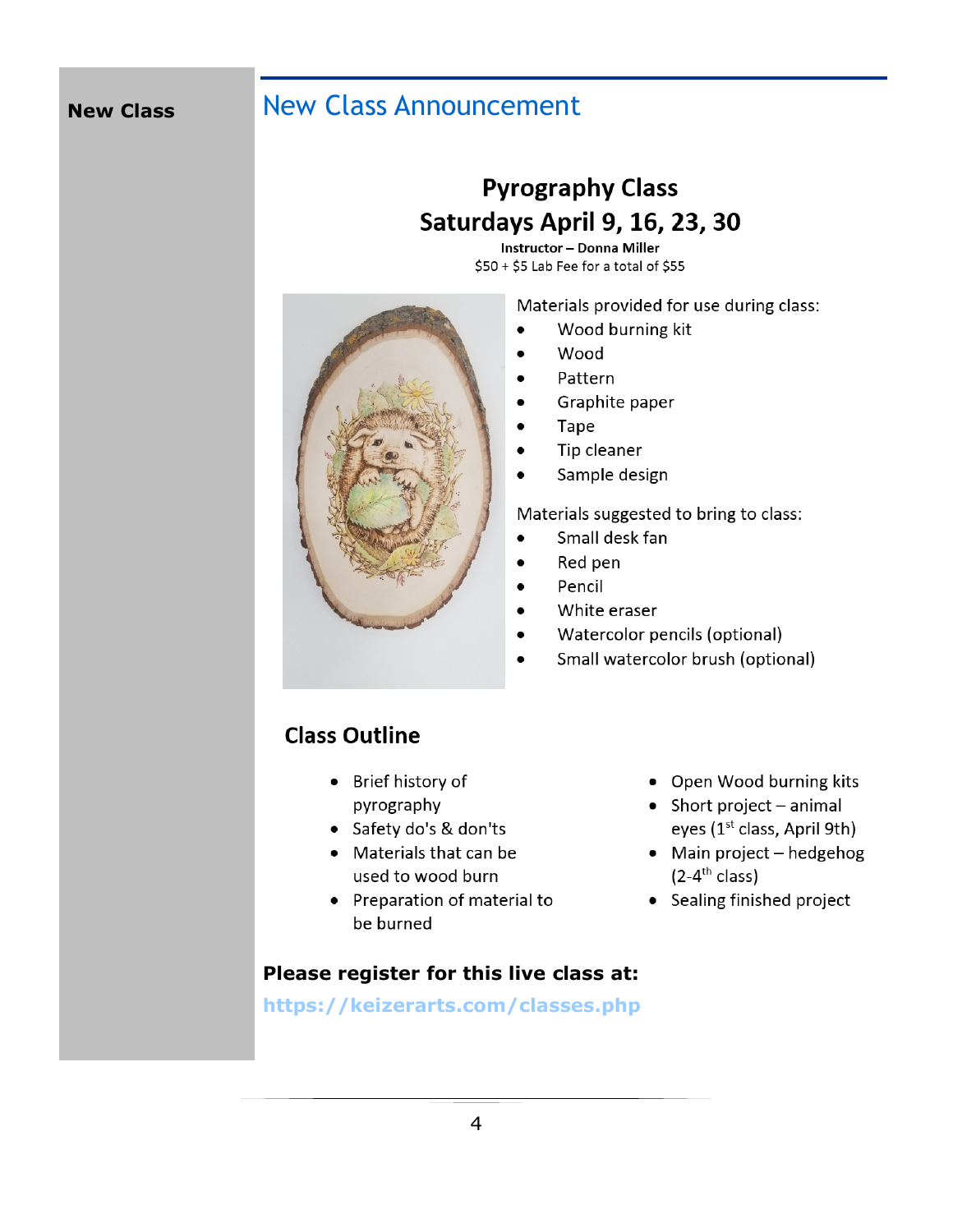#### **Spreading the Word**

### Sharing the Joy of Woodcarving

Our Club recently invested in 10 basic carving kits to help achieve our mission of encouraging and sharing the art of woodcarving. We are happy to announce that this activity is proceeding well within the local community. We have, due to the Club's generosity, and the involvement of our members:

- Conducted a carving class for Veterans
- Completed a class for beginning carvers who have neverbefore held a carving knife
- Scheduled a class for a church group
- Scheduled a Pyrography class

Thank you, Club Members. If you know of a group who would like a class, or if you would like to teach a community class, please let us know.



New carvers proudly showing off their first ever carving. Class was conducted at Keizer Art Association. They are asking for more carving classes so if you would like to instruct, this is your opportunity.